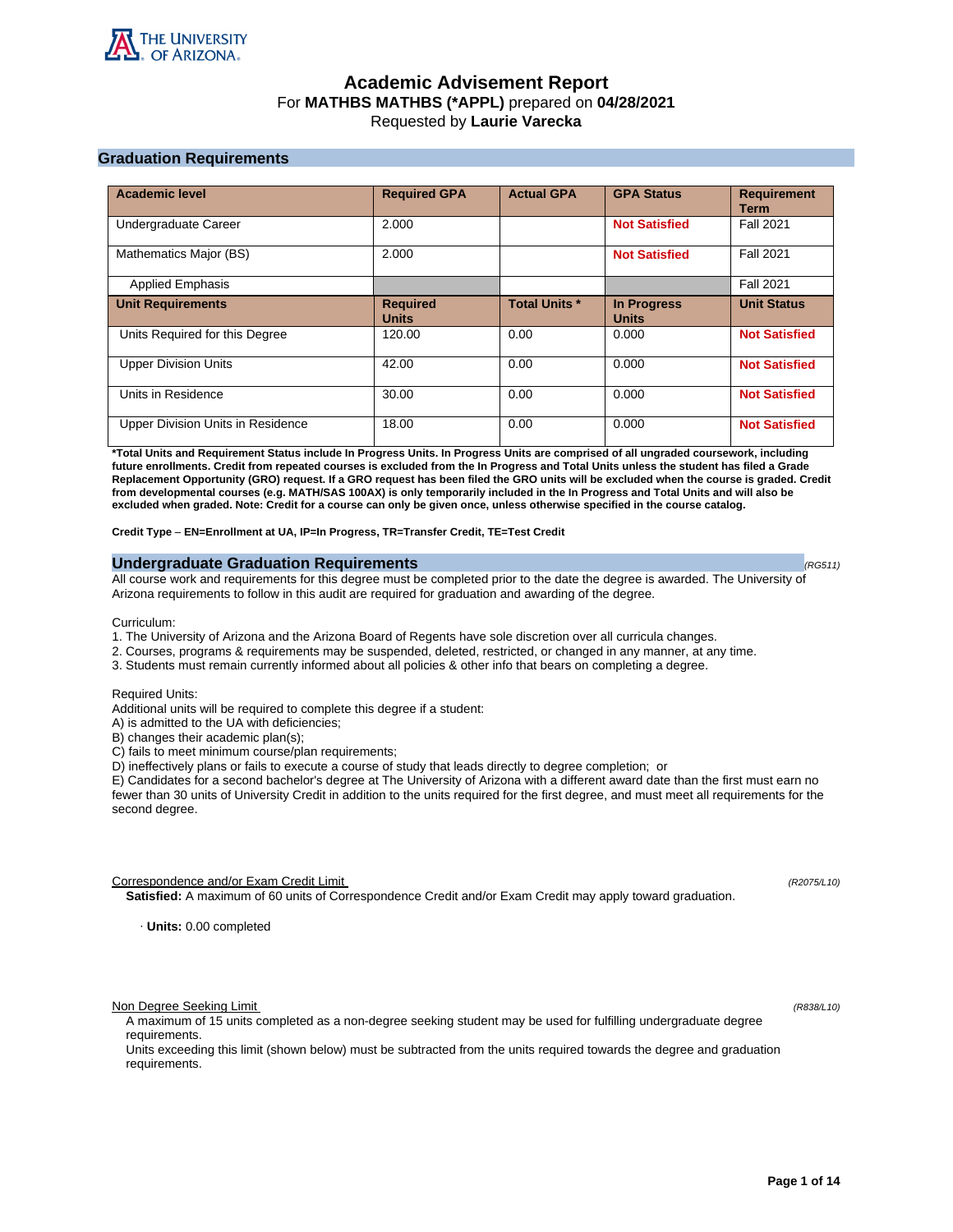

| Not Satisfied: Non-Community College Units: While there is no limit to the total number of units of course work that may be<br>transferred from an accredited community college to The University of Arizona, no more than 64 units from a 2-year institution<br>may be applied toward the requirements for a bachelor's degree. Therefore, to reach the required 120 units for a bachelor's<br>degree, a minimum of 56 units must be completed from 1) coursework at a 4-year institution, 2) approved credit by examination<br>(refer to UA Catalog for approved examinations and scores), or 3) any combination thereof. |  |
|-----------------------------------------------------------------------------------------------------------------------------------------------------------------------------------------------------------------------------------------------------------------------------------------------------------------------------------------------------------------------------------------------------------------------------------------------------------------------------------------------------------------------------------------------------------------------------------------------------------------------------|--|
| Units: 56.00 required, 0.00 completed, 56.00 needed                                                                                                                                                                                                                                                                                                                                                                                                                                                                                                                                                                         |  |
| Success Course Limit<br>(R3297/L15)<br><b>Satisfied:</b> No more than 3 units will apply toward a student's graduation requirements.<br>All Success courses taken can be seen below. Success Course units exceeding the 3 unit maximum must be subtracted from the<br>total units, residency requirements and cumulative grade point average.                                                                                                                                                                                                                                                                               |  |
| PE Activity Course Limit<br>(R3297/L25)<br><b>Satisfied:</b> No more than 3 units will apply toward a student's graduation requirements.<br>All PE activity courses taken can be seen below. PE Activity units exceeding the 3 unit maximum must be subtracted from the<br>total units, residency requirements and cumulative grade point average.                                                                                                                                                                                                                                                                          |  |
| <b>Foundation Mathematics</b><br>(RG1434)<br><b>Not Satisfied: Foundation Mathematics</b>                                                                                                                                                                                                                                                                                                                                                                                                                                                                                                                                   |  |
| <b>GE Substantial Math Strand</b><br>(R2612)<br>Not Satisfied: Complete 1 course.                                                                                                                                                                                                                                                                                                                                                                                                                                                                                                                                           |  |

Non-Community College Units (R1227/L10)

# GE Substantial Math Strand (R2612/L10)

**Not Satisfied:** Complete 1 course.

· **Units:** 2.67 required, 0.00 completed, 2.67 needed

| <b>Term</b> | <b>Subject</b> | <b>Catalog Nbr</b> | <b>Course Title</b> | Grade | <b>Units</b> | <b>RptCd</b> | <b>RaDes</b> | <b>Type</b> |
|-------------|----------------|--------------------|---------------------|-------|--------------|--------------|--------------|-------------|
|             |                |                    |                     |       |              |              |              |             |

# **Courses Available**

MATH 122B, MATH 125, MATH 129, MATH 215, MATH 223, MATH 254, MATH 313

| <b>Undergraduate General Education and Foundation Requirements</b>           | (RG507) |
|------------------------------------------------------------------------------|---------|
| Not Satisfied: Undergraduate General Education and Foundation Requirements   |         |
|                                                                              |         |
| <b>Foundation Composition</b>                                                | (R532)  |
| Not Satisfied: Complete 1 of the following 4 Foundation Composition options: |         |
| 1.3 Course Foundation Composition Sequence                                   |         |
| 2. 2 Course Foundation Composition Sequence                                  |         |
| 3. Honors Composition with grade of C or higher                              |         |
| 4. Honors Composition with a grade of D and Second Semester Composition.     |         |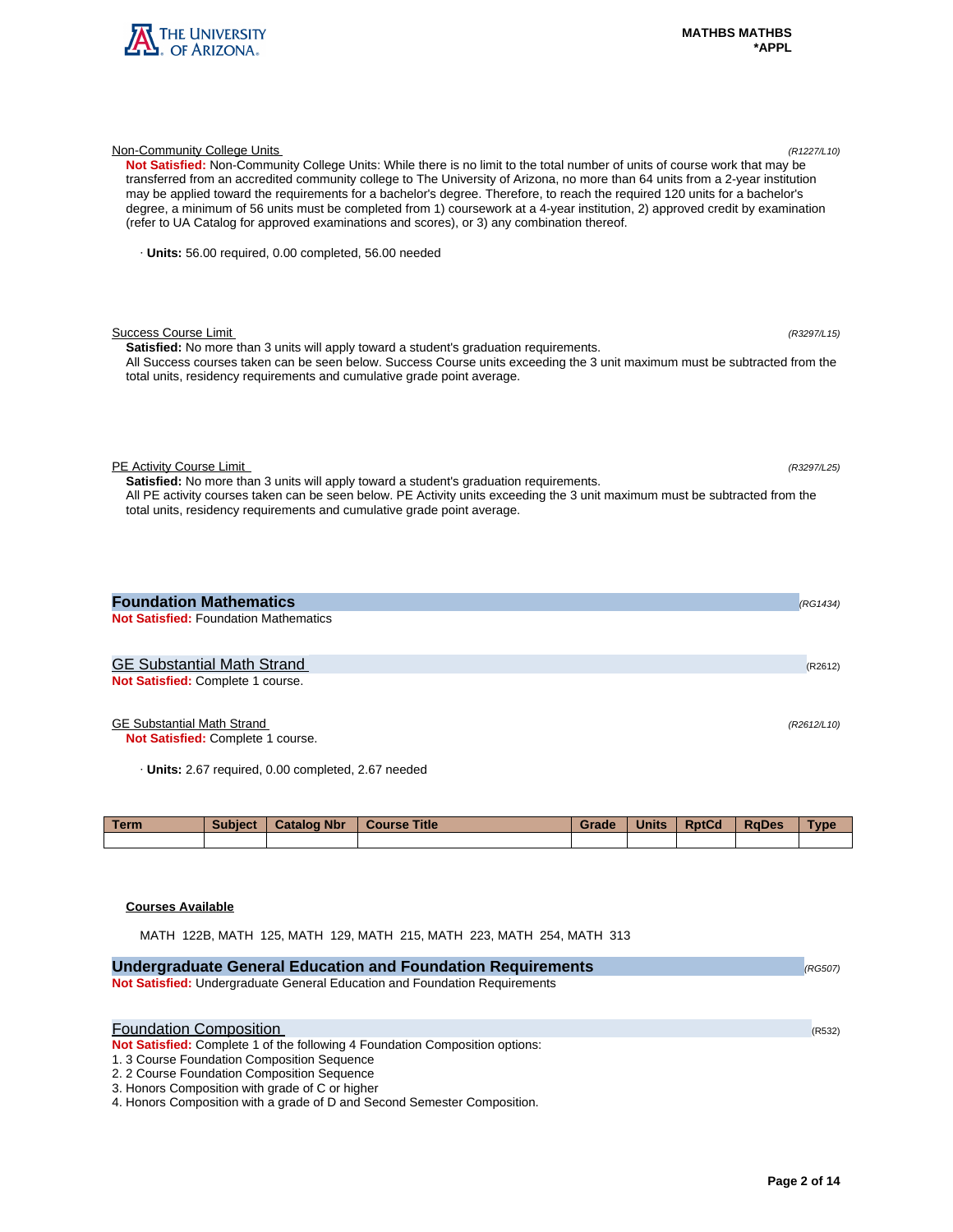

Please note: Students who earn a grade of D in Honors Composition may choose to repeat the course in order to earn a higher grade to satisfy the requirement. Please consult with your major advisor.

Mid-Career Writing Assessment - Complete 2nd semester English Composition with a B grade or higher. Students who do not earn a grade of B or better in 2nd semester English Composition must also satisfy a college or department writing requirement. Consult your major advisor if you do not earn a grade of B in 2nd semester English Composition.

Option 1: Foundation Composition - 3 Course Sequence (R532/L10)

**Not Satisfied:** Complete 3 courses. Complete ENGL 106 AND ENGL 101/107 AND ENGL 102/108.

· **Courses:** 3.00 required, 0.00 completed, 3.00 needed

| Term | <b>Subject</b> | Catalog Nbr | Course Title | Grade | Units | <b>RptCd</b> | <b>RaDes</b> | <b>Type</b> |
|------|----------------|-------------|--------------|-------|-------|--------------|--------------|-------------|
|      |                |             |              |       |       |              |              |             |
|      |                |             |              |       |       |              |              |             |
|      |                |             |              |       |       |              |              |             |

# **Courses Available**

ENGL 1EIB, ENGL 101, ENGL 101A, ENGL 107, ENGL 107A, (\*\*\*) (###), ENGL 102, ENGL 108, ENGL 106

OR Option 2: Foundation Composition - 2 Course Sequence (R532/L20) **Not Satisfied:** Complete 2 courses. Complete ENGL 101/107 AND ENGL 102/108

· **Courses:** 2.00 required, 0.00 completed, 2.00 needed

| <b>Term</b> | <b>Subject</b> | <b>Catalog Nbr</b> | <b>Course Title</b> | Grade | <b>Units</b> | <b>RptCd</b> | <b>RaDes</b> | <b>Type</b> |
|-------------|----------------|--------------------|---------------------|-------|--------------|--------------|--------------|-------------|
|             |                |                    |                     |       |              |              |              |             |
|             |                |                    |                     |       |              |              |              |             |

### **Courses Available**

ENGL 1EIB, ENGL 101, ENGL 101A, ENGL 107, ENGL 107A, (\*\*\*) (###), ENGL 102, ENGL 108

OR Option 3: Honors Composition (R532/L40)

**Not Satisfied:** Complete 1 course with a C or better.

· **Courses:** 1.00 required, 0.00 completed, 1.00 needed

| <b>Term</b> | <b>Subject</b> | <b>Catalog Nbr</b> | <b>Course Title</b> | Grade | <b>Units</b> | <b>RptCd</b> | <b>RaDes</b> | Type |
|-------------|----------------|--------------------|---------------------|-------|--------------|--------------|--------------|------|
|             | <b>ENGL</b>    | 109H               |                     |       |              |              |              |      |

# **Courses Available**

ENGL 109H

Foundation Second Language - Second Semester Proficiency (R521) **Not Satisfied:** Credit will not be given for a course at an equivalent or lower level than prior language credit earned. Course must be taken for a grade, not as pass/fail. Third semester or higher courses used to fulfill this requirement may also be used to fulfill other requirements. A grade of C or higher is required in the course that satisfies the second language requirement.

Demonstrate second semester proficiency in a second language by completing a sequence of courses through a second semester or higher level or by passing a language proficiency examination at the second semester level or higher.

## Second Semester Language Course (R521/L10)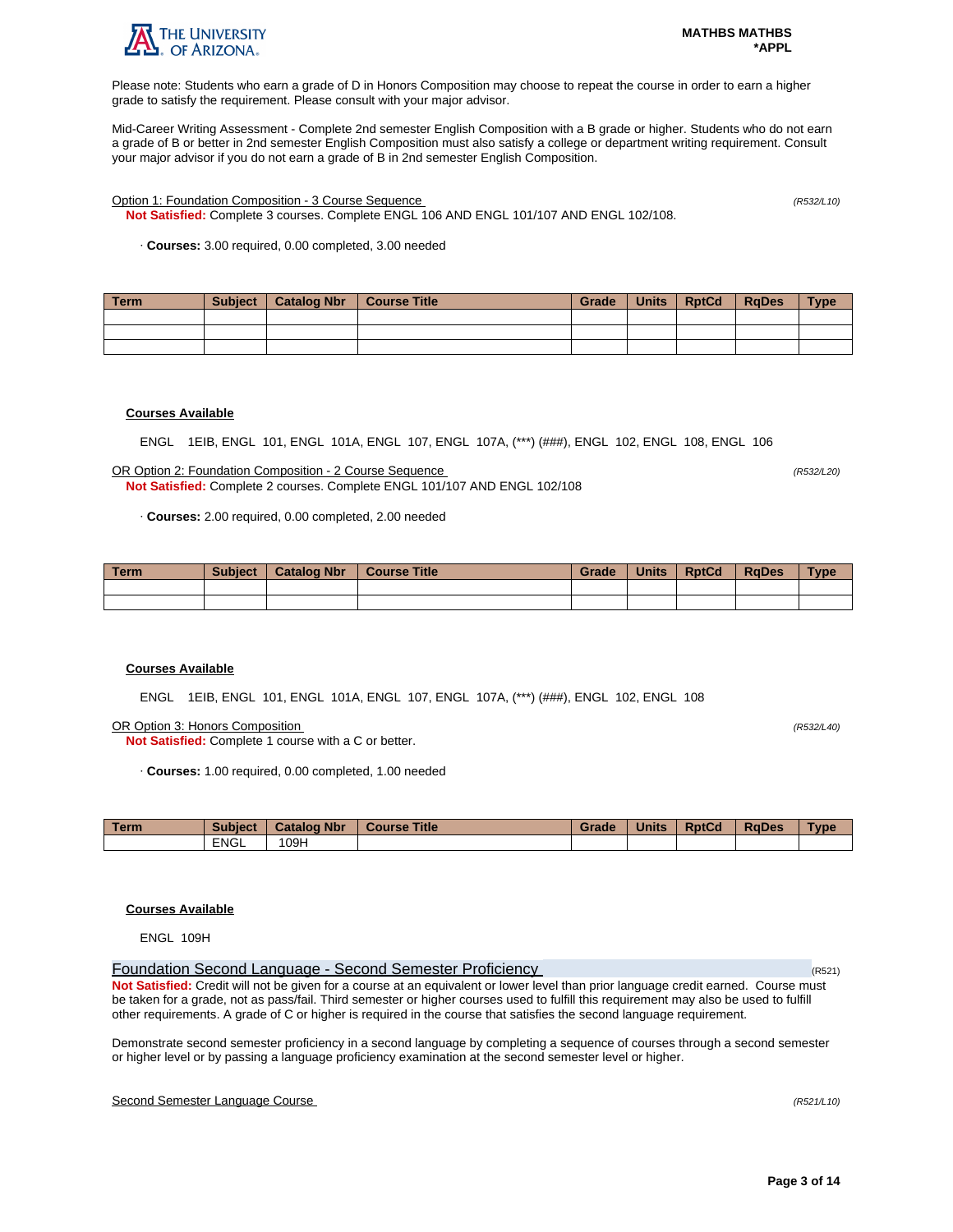

**Not Satisfied:** Complete 1 course with a grade of C or better.

Not from: FREN 325, 391, 393, 396H, 399, 399H, 414, 425, 432, 433, 434, 442, 443, 448, 453, GRK 412, 422, HIST 465D, ITAL 330A, 330B, 330C, 330D, 393, 393H 399, 399H, 410, 431, 496A, 498H, LAT 411, 413, 414, 415, 421, 425, 426, PORT 325A, 430, 440, 449, RSSS 305, 405A, 405B, SPAN 204C, 303, 305, 340, 343, 350, 360, 371A 371B 375, 381, 382, 397W, 399, 400, 401, 402, 403, 406A, 410, 411, 412, 414, 423A, 423B, 433, 435, 436, 437, 438, 441, 442, 445, 446, 447, 448, 452, 453, 455A, 457, 458, 459, 465A, 465C, 465D, 465E, 471, 472, 473, 482, TTE 414.

· **Courses:** 1.00 required, 0.00 completed, 1.00 needed

| Term | <b>Subject</b> | <b>Catalog Nbr</b> | <b>Course Title</b> | Grade | <b>Units</b> | <b>RptCd</b> | <b>RaDes</b> | <b>Type</b> |
|------|----------------|--------------------|---------------------|-------|--------------|--------------|--------------|-------------|
|      |                |                    |                     |       |              |              |              |             |

### **Courses Available**

AIS 104B, AIS 307B, ARB 102, CHN 102, CRL 102, FREN 102, FREN 112, GER 102, GRK 102, GRK 104, GRK 112, ITAL 102, ITAL 102Z, JPN 102, JUS 103B, KOR 102, LAS 305A, LAT 102, LAT 112, LING 104B, LING 307B, MENA 103B, PORT 102, PORT 305A, PORT 325A, PRS 102, RSSS 102, SERP 370B, SPAN 102, SPAN 103, SPAN 205, TURK 102

## General Education Tier I (RS22) And The Contract of the Contract of the Contract of the Contract of the Contract of the Contract of the Contract of the Contract of the Contract of the Contract of the Contract of the Contra

**Not Satisfied:** Complete each of the following areas.

Tier I Individuals & Societies/150s (R522/L10)

**Not Satisfied:** Complete 2 courses, 6 units total. Transfer students with quarter system credits may satisfy Tier One requirements with 2 courses and 5.34 units.

· **Units:** 5.34 required, 0.00 completed, 5.34 needed

· **Courses:** 2.00 required, 0.00 completed, 2.00 needed

| Term | <b>Subject</b> | <b>Catalog Nbr</b> | <b>Course Title</b> | Grade | <b>Units</b> | <b>RptCd</b> | <b>RaDes</b> | Type |
|------|----------------|--------------------|---------------------|-------|--------------|--------------|--------------|------|
|      |                |                    |                     |       |              |              |              |      |
|      |                |                    |                     |       |              |              |              |      |

#### **Courses Available**

(\*\*\*) (###), AFAS 150B1, ANTH 150B1, ART 150B1, ART 150B2, EAS 150B1, EDP 150B1, ENGL 150B1, ENGL 150B2, ESOC 150B1, FREN 150B1, FSHD 150B1, FTV 150B1, GEOG 150B1, GEOG 150B2, GER 150B1, GWS 150B1, GWS 150B2, GWS 150B3, GWS 150B4, GWS 150B5, HNRS 150B1, HNRS 150B2, HUMS 150B1, ITAL 150B1, LAR 150B1, LAS 150B1, MAS 150B1, MAS 150B2, MIS 150B1, PAH 150B1, PHIL 150B1, POL 150B1, RCSC 150B1, RCSC 150B2, RELI 150B1, RSSS 150B1, RSSS 150B2, SOC 150B1, SOC 150B2, SPAN 150B1, SPAN 150B2, TLS 150B1, AED 150A1, ANTH 150A1, ART 150A1, ENGL 150A1, GER 150A1, HWRS 150A1, LING 150A1, MIS 150A1, PAH 150A1, PAH 150A2, PAH 150A3, PHIL 150A1, POL 150A1, PSY 150A1, AED 150C1, ANTH 150C1, AREC 150C1, AREC 150C2, AREC 150C3, CLAS 150C1, ECON 150C1, FIN 150C1, FREN 150C1, GEOG 150C1, HIST 150C1, HIST 150C2, HIST 150C3, HIST 150C4, HIST 150C5, HIST 150C6, HNRS 150C1, HPS 150C1, ITAL 150C1, JOUR 150C1, LAS 150B2, LING 150C1, MAS 150C1, MENA 150C1, NSC 150C1, PHIL 150C1, PLP 150C1, POL 150C1, POL 150C2, POL 150C3, PPEL 150C1, RNR 150C1, SOC 150C1, SOC 150C2, TLS 150C1, PHIL 150A2

#### Tier I Traditions & Cultures/160s (R522/L30)

**Not Satisfied:** Complete 2 courses, 6 units total. Transfer students with quarter system credits may satisfy Tier One requirements with 2 courses and 5.34 units.

- · **Units:** 5.34 required, 0.00 completed, 5.34 needed
- · **Courses:** 2.00 required, 0.00 completed, 2.00 needed

| Term | <b>Subject</b> | Catalog Nbr   Course Title | Grade | Units | <b>RptCd</b> | RaDes | <b>Type</b> |
|------|----------------|----------------------------|-------|-------|--------------|-------|-------------|
|      |                |                            |       |       |              |       |             |
|      |                |                            |       |       |              |       |             |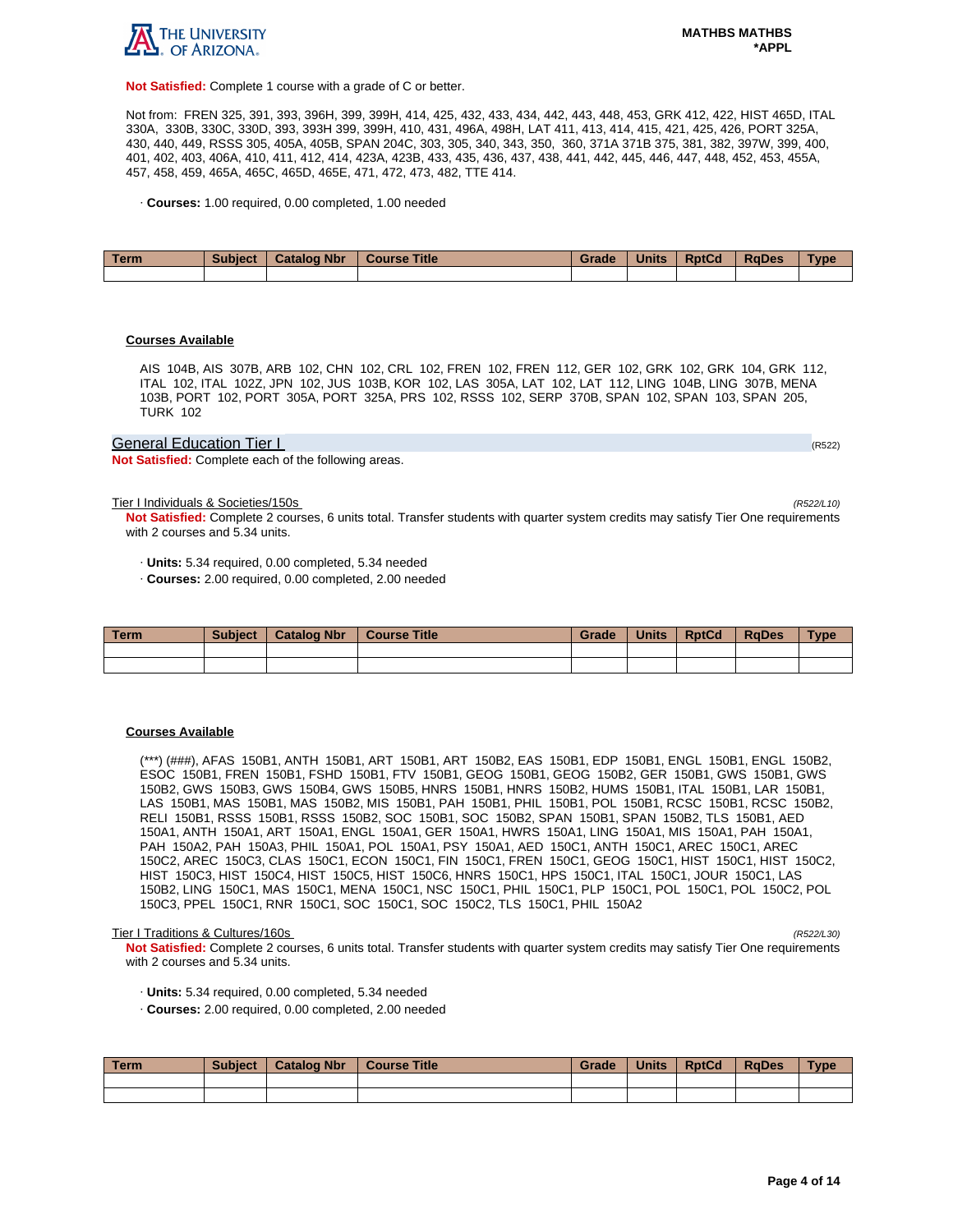

(\*\*\*) (###), AFAS 160A1, AFAS 160A2, AIS 160A1, ANTH 160A1, ANTH 160A2, ART 160A1, EAS 160A1, EAS 160A2, EAS 160A3, EAS 160A4, EAS 160A5, ENGL 160A1, ENGL 160A2, FREN 160A1, GER 160A1, HIST 160A1, HIST 160A2, MAS 160A1, MENA 160A1, MENA 160A2, POL 160A1, RELI 160A1, CLAS 160B1, DNC 160B1, ENGL 160B1, HIST 160B1, HIST 160B2, ITAL 160B1, POL 160B1, ARC 160C1, DNC 160C1, GER 160C1, GWS 160C1, HIST 160C1, POL 160C1, RSSS 160C1, RSSS 160C2, SPAN 160C1, ACBS 160D1, AFAS 160D1, ANTH 160D2, ANTH 160D3, ARC 160D1, ART 160D1, ART 160D2, ART 160D3, CLAS 160D2, CLAS 160D3, ENGL 160D1, ENGL 160D2, ENTO 160D1, GER 160D1, GER 160D2, HIST 160D1, HNRS 160D1, HNRS 160D2, HNRS 160D3, HNRS 160D4, ITAL 160D1, JUS 160D1, MUS 160D1, PAH 160D1, PAH 160D2, PAH 160D3, PAH 160D4, PAH 160D5, PHIL 160D1, PHIL 160D2, PHIL 160D3, POL 160D1, RELI 160D1, RELI 160D2, RELI 160D3, RELI 160D4, RELI 160D5, RELI 160D6, RNR 160D1, RSSS 160D1, SPAN 160D1, TAR 160D1

# General Education Tier II (R528) (R528) (R528) (R528) (R528) (R528) (R528) (R528)

**Not Satisfied:** Complete each of the following areas.

Tier II Arts (R528/L10)

**Not Satisfied:** Complete 1 course, 3 units total. Transfer students with quarter system credits may satisfy Tier Two requirements with 2.67 units.

- · **Units:** 2.67 required, 0.00 completed, 2.67 needed
- · **Courses:** 1.00 required, 0.00 completed, 1.00 needed

| <b>Term</b> | <b>Subject</b> | <b>Catalog Nbr</b> | <b>Title</b><br><b>Course</b> | Grade | <b>Units</b> | <b>RptCd</b> | <b>RaDes</b> | Type |
|-------------|----------------|--------------------|-------------------------------|-------|--------------|--------------|--------------|------|
|             |                |                    |                               |       |              |              |              |      |

## **Courses Available**

AFAS 218, AFAS 318, AFAS 371, ANTH 318, ARC 304, ARC 325, ARE 130, ARH 201, ARH 202, ARH 203, ARH 312, ARH 314, ARH 315, ARH 316A, ARH 316B, ARH 319, ARH 320, ARH 321, ARH 322, ARH 324, ARH 325, ARH 329, ART 203, ART 242, ART 282, ART 329, ART 358, CLAS 310, CLAS 329, DNC 100, DNC 101, DNC 112A, DNC 112B, DNC 112C, DNC 143, DNC 144A, DNC 144B, DNC 144C, DNC 152A, DNC 152B, DNC 152C, DNC 175, DNC 176A, DNC 176B, DNC 177C, DNC 177D, DNC 178A, DNC 178B, DNC 178C, DNC 179A, DNC 200, DNC 276A, ENGL 201, ENGL 209, ENGL 210, ENGL 300, ENGV 300, FA 200, FTV 352, FTV 375, HNRS 203H, HNRS 216, HNRS 218, HNRS 220, HNRS 222, HUMS 200, ISTA 301, JPN 245, LAS 322, LAS 337, MAS 337, MUS 100, MUS 101A, MUS 107, MUS 108, MUS 109, MUS 206, MUS 231, MUS 328, MUS 334, MUS 335, MUS 337, MUS 344, MUS 360, RELI 227, RELI 240, RELI 345, TAR 100, TAR 103, TAR 303, (\*\*\*) (###)

Tier II Humanities (R528/L20) **Not Satisfied:** Complete 1 course, 3 units total. Transfer students with quarter system credits may satisfy Tier Two requirements with 2.67 units. Prerequisite course work in Tier 1 Traditions and Cultures (TRAD) must be completed prior to taking. If LAT 201 or 202 are used to fulfill Foundation Second Language Proficiency, they cannot be used to fulfill Tier II Humanities.

- · **Units:** 2.67 required, 0.00 completed, 2.67 needed
- · **Courses:** 1.00 required, 0.00 completed, 1.00 needed

| Term | <b>Subject</b> | <b>Catalog Nbr</b> | <b>Course Title</b> | Grade | <b>Units</b> | <b>RptCd</b> | RaDes | <b>Type</b> |
|------|----------------|--------------------|---------------------|-------|--------------|--------------|-------|-------------|
|      |                |                    |                     |       |              |              |       |             |

# **Courses Available**

AFAS 200, AFAS 222, AFAS 224, AFAS 230, AFAS 245, AFAS 249, AFAS 255, AFAS 310, AFAS 314, AFAS 320, AFAS 335, AFAS 342, AFAS 365, AFAS 373, AFAS 374, AFAS 377, AFAS 381, AIS 212, AIS 381, ANTH 222, ANTH 300, ANTH 349, ARC 220, ARC 303, ARH 300, ARH 329, ART 329, ART 360, CHN 241, CHN 245, CHN 345, CLAS 220, CLAS 221, CLAS 222, CLAS 260, CLAS 300, CLAS 312, CLAS 329, CLAS 335, CLAS 342, CLAS 346, CLAS 349, CLAS 351, CLAS 352, CLAS 353, CLAS 355, EAS 201, EAS 358, EAS 359, ENGL 220A, ENGL 220B, ENGL 228, ENGL 229, ENGL 230, ENGL 231, ENGL 245, ENGL 248B, ENGL 260, ENGL 264, ENGL 265, ENGL 266, ENGL 267, ENGL 280, ENGL 342, ENGL 360, ENGL 375, ENGL 377, ENGV 360, FA 200, FREN 245, FREN 249, FREN 280,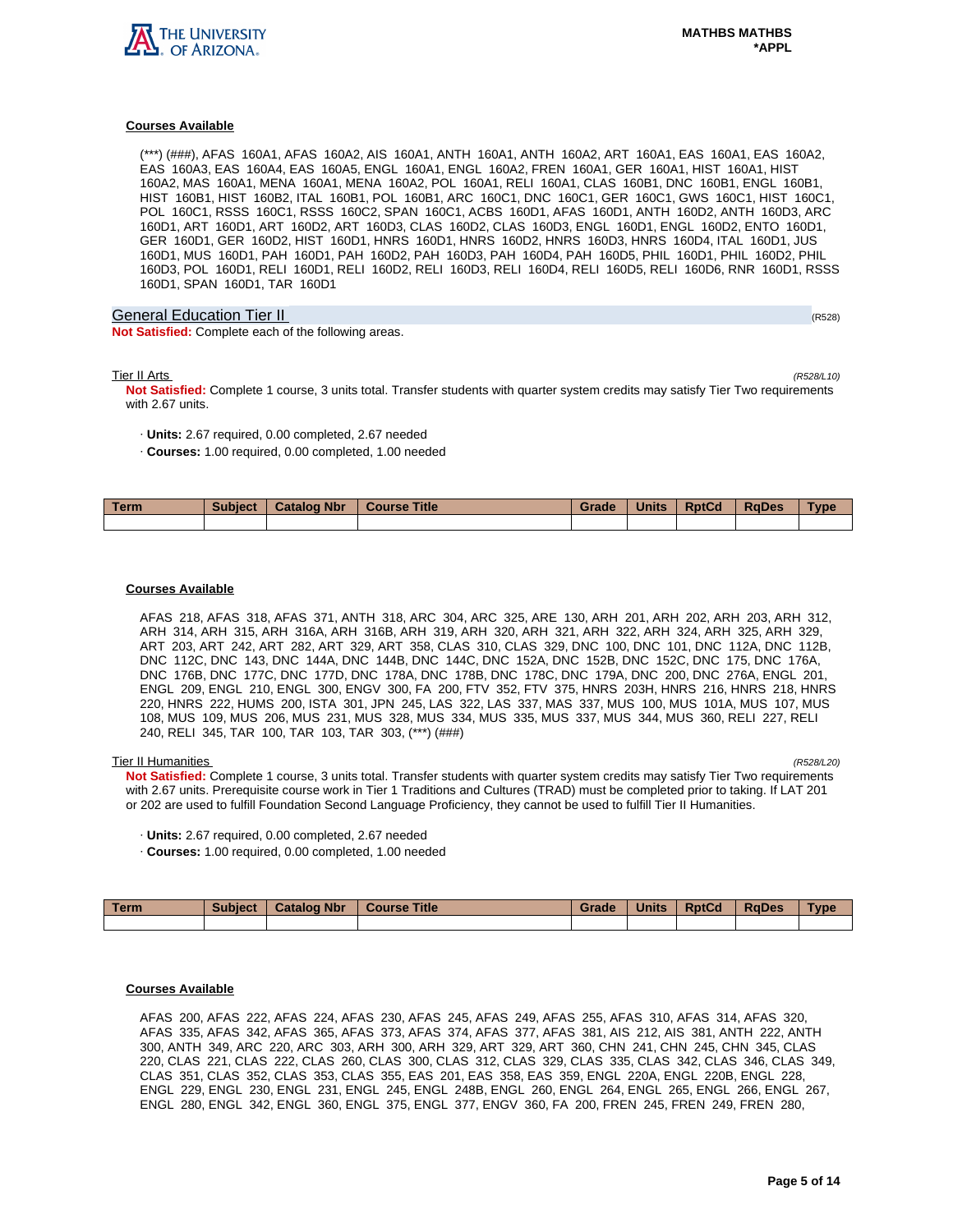

FREN 282, FREN 283, FREN 284, FREN 314, FREN 373, FREN 374, FREN 375, FTV 325, GER 233, GER 242, GER 246, GER 272, GER 273, GER 276, GER 278, GER 312, GER 320, GER 325, GER 371, GER 373, GER 375, GER 376, GER 379, GER 380, GWS 200, GWS 317, GWS 330, GWS 342, GWS 373, HIST 224, HIST 247, HIST 272, HIST 277A, HIST 277B, HIST 278, HIST 307, HIST 316, HIST 372A, HIST 372B, HNRS 200, HNRS 208H, HNRS 209, HNRS 210, HNRS 212, HNRS 302, HUMS 200, ITAL 230, ITAL 240, ITAL 250A, ITAL 250B, ITAL 250C, ITAL 250D, ITAL 330B, JPN 220, JPN 272, JPN 311, JUS 301, JUS 325, JUS 372A, JUS 372B, JUS 376, KOR 251, LAS 310, LAS 335, LAT 201, LAT 202, LAW 360, MENA 277A, MENA 277B, MENA 342, MENA 372A, MENA 372B, PA 321, PAH 200, PAH 201, PAH 220, PAH 221, PAH 230, PAH 231, PAH 260, PAH 331, PHIL 210, PHIL 213, PHIL 220, PHIL 222, PHIL 260, PHIL 261, PHIL 262, PHIL 321, PHIL 325, PHIL 330, PRS 342, RELI 203, RELI 210, RELI 211, RELI 212, RELI 220, RELI 220A, RELI 220B, RELI 230, RELI 241, RELI 255, RELI 277A, RELI 280, RELI 300, RELI 303, RELI 304, RELI 325, RELI 335, RELI 342, RELI 350, RELI 358, RELI 359, RELI 363, RELI 367, RELI 372A, RELI 372B, RELI 379, RELI 381, RELI 385, RSSS 210, RSSS 212, RSSS 280, RSSS 304, RSSS 310, RSSS 311, RSSS 325, RSSS 335, RSSS 340, RSSS 345, RSSS 350, SPAN 210, SPAN 220, (\*\*\*) (###)

#### Tier II Individual & Societies (R528/L30)

**Not Satisfied:** Complete 1 course, 3 units total. Transfer students with quarter system credits may satisfy Tier Two requirements with 2.67 units. Prerequisite course work in Tier 1 Individuals and Societies (INDV) must be completed prior to taking.

- · **Units:** 2.67 required, 0.00 completed, 2.67 needed
- · **Courses:** 1.00 required, 0.00 completed, 1.00 needed

| <b>Term</b> | <b>Subject</b> | <b>Catalog Nbr</b> | <b>Course Title</b> | Grade | <b>Units</b> | <b>RptCd</b> | <b>RaDes</b> | Type |
|-------------|----------------|--------------------|---------------------|-------|--------------|--------------|--------------|------|
|             |                |                    |                     |       |              |              |              |      |

#### **Courses Available**

AED 210, AED 408, AFAS 220, AFAS 223, AFAS 260, AFAS 280, AFAS 304A, AFAS 304B, AFAS 305, AFAS 306, AFAS 310, AFAS 340, AFAS 345, AFAS 376, AFAS 378, AFAS 444, AGTM 380, AIS 200, AIS 210, AIS 220, AIS 346, AIS 347, ALC 309, ANTH 202, ANTH 203, ANTH 204, ANTH 220, ANTH 280, ANTH 307, ANTH 314, ANTH 316, ANTH 317, ANTH 320, ANTH 323, ANTH 325, ANTH 330, ANTH 339, ANTH 346, ANTH 347, ANTH 358, ANTH 373, ANTH 380, ANTV 307, APCV 301, ARE 201, AREC 210, AREC 365, CHS 202, CLAS 240, CLAS 305, CLAS 306, CLAS 323, CLAS 362, EAS 202, EAS 280, ECON 200, ECON 205, EDL 200, EDP 200, ENGL 347, ENVS 310, ESOC 210, FCM 201, FCSC 302, FOOD 360, FREN 230, FREN 231, FSHD 200, FSHD 347, GEOG 205, GEOG 210, GEOG 250, GEOG 251, GEOG 252, GEOG 256, GEOG 270, GEOG 350, GEOG 367, GEOG 380, GER 244, GER 274, GER 327, GPSV 365, GWS 240, GWS 260, GWS 306, GWS 316, GWS 323, GWS 328, GWS 362, HED 350, HIST 246, HIST 306, HIST 362A, HIST 362B, HIST 370A, HIST 370B, HNRS 204H, HNRS 205H, HNRS 206H, HNRS 217, HNRS 221, HPS 300, HPS 387, HPS 444, HUMS 205, HUMS 376, ISTA 263, ITAL 231, ITAL 330D, JOUR 305, JOUR 360, JPN 362A, JPN 362B, JUS 370A, JUS 370B, KOR 245, KOR 352, LAR 350, LAS 204, LAS 230, LAS 251, LAS 280, LAS 310, LAS 312, LAS 316, LAS 317, LAS 345, LAW 389, LING 210, LING 211, LING 330, MAS 265, MAS 317, MAS 365, MCB 310, MENA 251, MENA 330, MENA 334, NAFS 365, NSC 255, PA 205, PA 250, PA 312, PA 323, PAH 240, PAH 310, PAH 320, PAH 330, PAH 350, PAH 372, PHIL 205, PHIL 211, PHIL 214, PHIL 223, PHIL 233, PHIL 241, PHIL 246, PHIL 250, PHIL 264, PHIL 323, PHIL 326, PHIL 345, PHIL 346, PHIL 347, PHIL 348, PHPM 310, PLG 202, PLG 211, PLG 256, POL 201, POL 202, POL 203, POL 204, POL 209, POL 250, POL 312, POL 345, PORT 280, PPEL 205, PPEL 210, PSY 200, PSY 216, PSY 240, PSY 277, RCSC 204, RELI 233, RELI 235, RELI 301, RELI 302, RELI 305, RELI 306, RELI 316, RELI 323, RELI 326, RELI 330, RELI 334, RELI 360, RELI 370A, RELI 370B, RNR 200, RNR 256, RSSS 275, RSSS 305, RSSS 306, RSSS 315, RSSS 320, RSSS 328, SERP 200, SLHS 255, SOC 202, SOC 220, SOC 260, SOC 280, SOC 320, SOC 355, SOC 357, SOC 367, SPAN 211, SPAN 220, SPAN 280, TLS 200, TLS 204, TLS 239, TLS 240, TLS 353, (\*\*\*) (###)

### **Diversity Emphasis Course** (R531) **Diversity Emphasis Course**

**Not Satisfied:** One course must be taken that focuses on Gender, Race, Class, Ethnicity, Sexual Orientation or Non-Western Area Studies.

Courses used to fulfill this requirement may also be used to fulfill other requirements.

#### **Diversity Emphasis Course** (R531/L10)

**Not Satisfied:** General Education Diversity Emphasis Course: Gender, Race, Class, Ethnicity, Sexual Orientation or Non-Western Area Studies.

· **Courses:** 1.00 required, 0.00 completed, 1.00 needed

| Term | <b>Subject</b> | <b>Catalog Nbr</b> | <b>Course Title</b> | Grade | <b>Units</b> | <b>RptCd</b> | <b>RaDes</b> | Type |
|------|----------------|--------------------|---------------------|-------|--------------|--------------|--------------|------|
|      |                |                    |                     |       |              |              |              |      |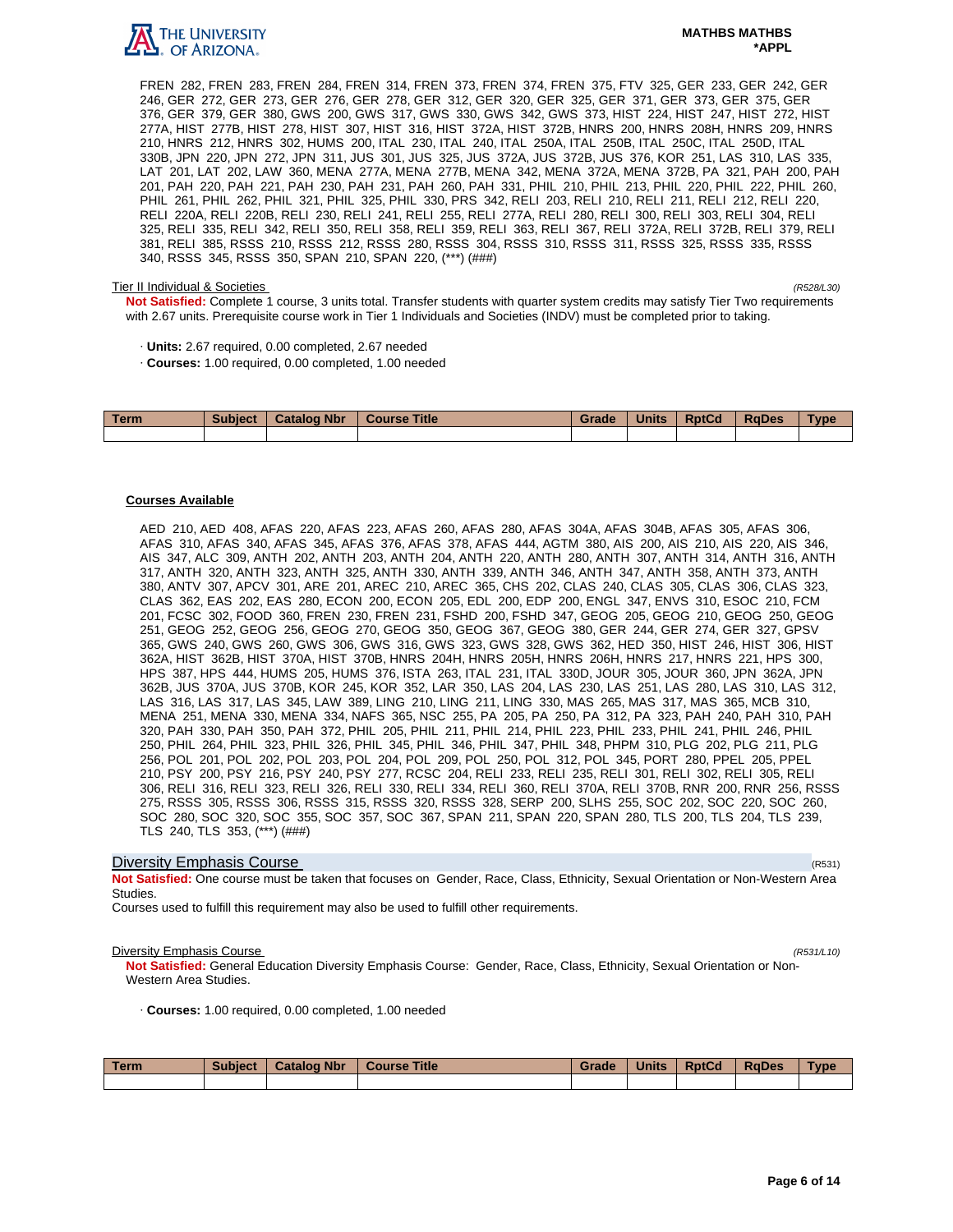

AED 408, AFAS 150B1, AFAS 160A1, AFAS 160A2, AFAS 218, AFAS 220, AFAS 222, AFAS 223, AFAS 230, AFAS 245, AFAS 249, AFAS 255, AFAS 260, AFAS 302, AFAS 304A, AFAS 304B, AFAS 306, AFAS 310, AFAS 311D, AFAS 314, AFAS 318, AFAS 330, AFAS 335, AFAS 340, AFAS 342, AFAS 345, AFAS 365, AFAS 371, AFAS 373, AFAS 374, AFAS 376, AFAS 377, AFAS 381, AFAS 444, AFAS 467, AFAS 468, AIS 160A1, AIS 200, AIS 210, AIS 212, AIS 220, AIS 346, AIS 347, AIS 381, AIS 467, ANTH 150A1, ANTH 160A1, ANTH 160A2, ANTH 201, ANTH 202, ANTH 203, ANTH 220, ANTH 222, ANTH 307, ANTH 314, ANTH 318, ANTH 320, ANTH 323, ANTH 325, ANTH 330, ANTH 339, ANTH 346, ANTH 347, ANTH 358, ANTH 375, ANTH 402, ANTH 450, ANTH 467, ANTV 307, ANTV 375, ARH 203, ART 160A1, CHN 245, CHN 251, CHN 276, CHN 331, CHN 341, CHN 345, CHN 419, CHN 420, CHN 429, CHN 468, CHN 482, CHN 483, CHS 202, CLAS 150C1, CLAS 323, CLAS 362, DNC 177C, DNC 177D, DNC 178A, DNC 178B, DNC 178C, DNC 179A, EAS 130, EAS 160A1, EAS 160A2, EAS 160A3, EAS 160A4, EAS 160A5, EAS 201, EAS 202, EAS 280, EAS 333, EAS 358, EAS 359, EAS 402, EAS 484, EAS 496C, ENGL 150B2, ENGL 160A1, ENGL 160A2, ENGL 228, ENGL 229, ENGL 230, ENGL 245, ENGL 342, ENGL 377, ENGL 429, ENVS 310, FCM 201, FREN 150B1, FREN 150C1, FREN 160A1, FREN 230, FREN 231, FREN 245, FREN 249, FREN 314, FREN 373, FREN 374, FTV 150B1, FTV 251, GEOG 205, GEOG 210, GEOG 251, GEOG 252, GEOG 311D, GEOG 311E, GER 160A1, GER 274, GER 278, GER 373, GER 376, GWS 150B5, GWS 200, GWS 240, GWS 253, GWS 254, GWS 260, GWS 306, GWS 323, GWS 324, GWS 328, GWS 330, GWS 335, GWS 342, GWS 362, GWS 373, GWS 402, GWS 427, GWS 448, GWS 459, GWS 468, HIST 160A1, HIST 160A2, HIST 253, HIST 254, HIST 272, HIST 276, HIST 277A, HIST 278, HIST 306, HIST 307, HIST 370A, HIST 370B, HIST 372A, HIST 372B, HIST 482, HNRS 160D4, HNRS 204H, HPS 387, HPS 444, HUMS 150B1, HUMS 205, HUMS 376, HUSV 310, ITAL 150B1, ITAL 150C1, ITAL 231, ITAL 330B, ITAL 330D, JOUR 360, JPN 220, JPN 245, JPN 272, JPN 304, JPN 308, JPN 310, JPN 311, JPN 314, JPN 402, JPN 411, JPN 412, JPN 440, JPN 441, JPN 446A, JPN 446B, JPN 450, JPN 485, JPN 486, JPN 489, JPN 495B, JPN 496A, JPN 496C, JUS 325, JUS 370A, JUS 370B, JUS 372A, JUS 372B, JUS 376, KOR 245, KOR 251, LAS 251, LAS 310, LAS 312, LAS 335, LAS 337, LAS 345, LAW 389, LING 210, LING 304, LING 330, LING 402, LING 411, LING 412, LING 419, LING 420, LING 496C, MAS 160A1, MAS 265, MAS 330, MAS 337, MAS 365, MAS 467, MENA 160A1, MENA 160A2, MENA 251, MENA 277A, MENA 311E, MENA 330, MENA 334, MENA 372A, MENA 372B, MENA 375, MENA 441, MIS 150B1, MNE 201, MUS 109, MUS 231, MUS 334, MUS 335, MUS 337, MUS 344, NESV 375, PA 312, PAH 160D1, PAH 160D2, PAH 220, PAH 221, PAH 260, PAH 310, PHIL 222, PHIL 223, PHIL 325, PHIL 330, PLG 211, POL 160A1, POL 312, POL 330, POL 335, POL 345, POL 441, POL 464, POL 468, POL 476, PSY 216, RELI 130, RELI 160A1, RELI 160D4, RELI 160D5, RELI 160D6, RELI 210, RELI 212, RELI 220, RELI 230, RELI 235, RELI 240, RELI 277A, RELI 301, RELI 302, RELI 303, RELI 308, RELI 314, RELI 323, RELI 324, RELI 330, RELI 331, RELI 333, RELI 334, RELI 335, RELI 345, RELI 350, RELI 358, RELI 359, RELI 360, RELI 363, RELI 367, RELI 370A, RELI 370B, RELI 372A, RELI 372B, RELI 381, RELI 402, RELI 483, RELI 484, RELI 485, RELI 486, RELI 489, RSSS 150B2, RSSS 212, RSSS 305, RSSS 315, RSSS 320, RSSS 328, RSSS 350, SOC 202, SOC 220, SOC 222, SOC 260, SOC 280, SOC 324, SOC 325, SOC 355, SOC 357, SOC 427, SOC 432, SOC 448, SOC 450, SOC 459, SOC 467, SPAN 150B1, SPAN 150B2, SPAN 210, TAR 303, TLS 150C1

#### **Additional Coursework** (RG521)

Courses listed in this section may include general elective credits, UA courses and transferable courses from other institutions. Consult with your advisor to determine if courses listed in this section may be used to fulfill a requirement or sub-requirement in your degree program.

Courses taken for Pass/Fail option can only count as elective credit. They cannot fulfill any General Education, Major, or Minor requirements.

#### **BS in Mathematics (RG772)**

**Not Satisfied:** Will appear fully satisfied when student satisfies Mathematics Supporting Laboratory Science Sequence, Mathematics Application Courses, Mathematics Computer Science, Math Major Core Requirements, and selects an emphasis. All emphases require a minimum of 15 units of 400-level coursework in the major.

The Bachelor of Science in Mathematics requires the same Core Mathematics courses as the BA; BS students must satisfy specialized supporting laboratory science and application course requirements instead of general education courses in Natural Science.

Equivalent MATV courses may be available through UA South. For approved courses consult with your advisor.

Mathematics Supporting Laboratory Science Sequence (R1192)  $(R1192)$ **Not Satisfied:** Will appear fully satisfied when student has satisfied one of the approved sequences of laboratory science courses.

BS students must complete a two-semester sequence in a laboratory science: choose from Chemistry, Physics, Biology, Physiology, or Geosciences.

Courses used to fulfill this requirement may also be used to fulfill other requirements.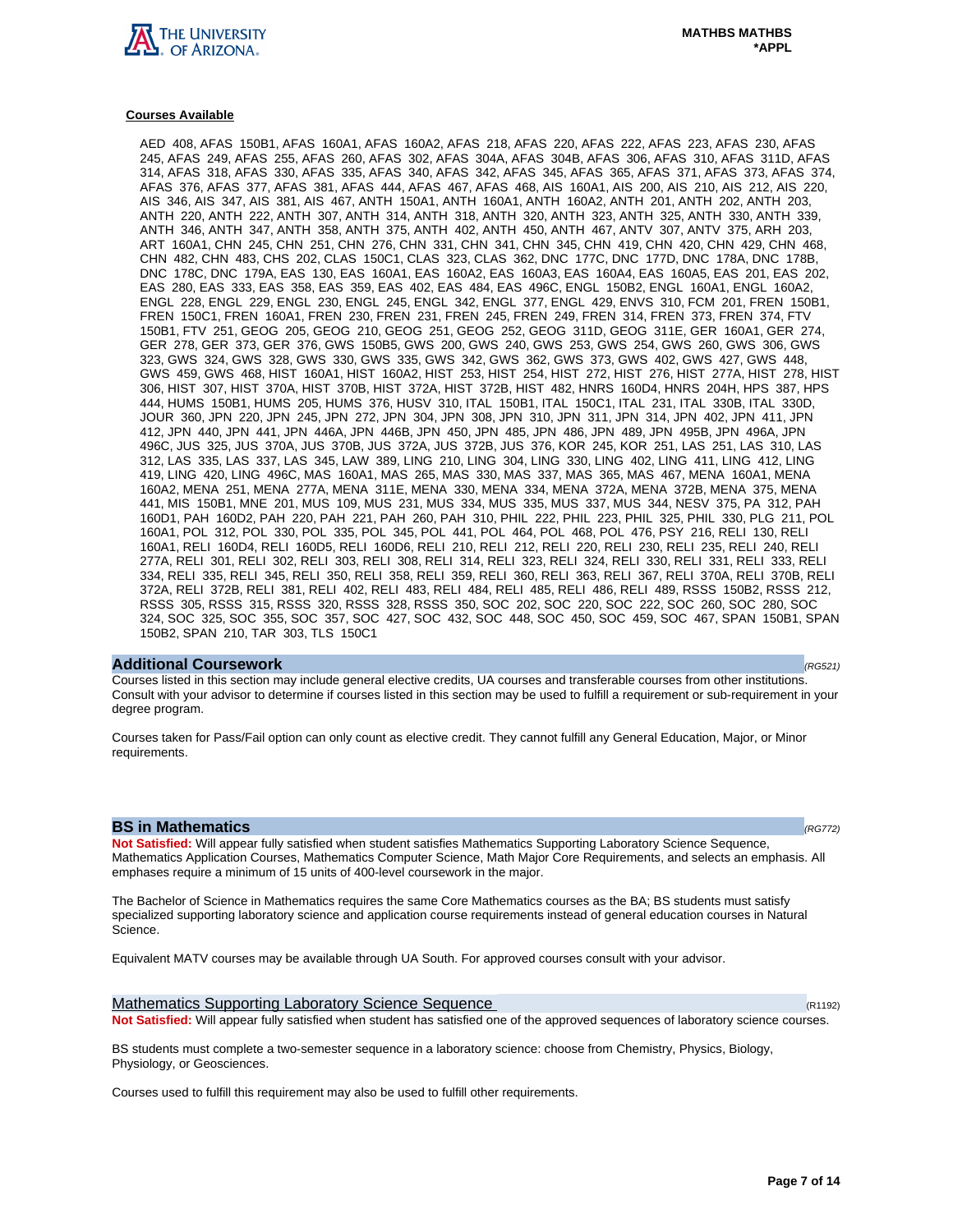

Option 1: Chemistry I (R1192/L2)

**Not Satisfied:** Complete 4 units from Chemistry 141 & 143, 151, 161 & 163

· **Units:** 4.00 required, 0.00 completed, 4.00 needed

| <b>Term</b> | <b>Subject</b> | <b>Catalog Nbr</b> | <b>Course Title</b> | <b>Grade</b> | <b>Units</b> | <b>RptCd</b> | <b>RaDes</b> | <b>Type</b> |
|-------------|----------------|--------------------|---------------------|--------------|--------------|--------------|--------------|-------------|
|             |                |                    |                     |              |              |              |              |             |
|             |                |                    |                     |              |              |              |              |             |

# **Courses Available**

CHEM 141, CHEM 143, CHEM 151, CHEM 161, CHEM 163, Approved Transfer Course

AND Option 1: Chemistry II (R1192/L5)

**Not Satisfied:** Complete 4 units from Chemistry 142 & 144, 152, 162 & 164

· **Units:** 4.00 required, 0.00 completed, 4.00 needed

| Term | <b>Subject</b> | <b>Catalog Nbr</b> | Course Title | Grade | <b>Units</b> | <b>RptCd</b> | RaDes | <b>Type</b> |
|------|----------------|--------------------|--------------|-------|--------------|--------------|-------|-------------|
|      |                |                    |              |       |              |              |       |             |
|      |                |                    |              |       |              |              |       |             |

#### **Courses Available**

CHEM 142, CHEM 144, CHEM 152, CHEM 162, CHEM 164, Approved Transfer Course

#### OR Option 2: Geosciences (R1192/L10)

**Not Satisfied:** Complete 1 course

· **Courses:** 1.00 required, 0.00 completed, 1.00 needed

| <b>Term</b> | <b>Subject</b> | <b>Catalog Nbr</b> | <b>Course Title</b> | Grade | <b>Units</b> | <b>RptCd</b> | <b>RaDes</b> | <b>Type</b> |
|-------------|----------------|--------------------|---------------------|-------|--------------|--------------|--------------|-------------|
|             | <b>GEOS</b>    | 251                |                     |       |              |              |              |             |

# **Courses Available**

GEOS 251

#### AND Option 2: Geosciences (R1192/L15) **Not Satisfied:** Complete 1 course

· **Courses:** 1.00 required, 0.00 completed, 1.00 needed

| Term | <b>Subject</b> | <b>Catalog Nbr</b> | Course Title | Grade | <b>Units</b> | <b>RptCd</b> | <b>RaDes</b> | <b>Type</b> |
|------|----------------|--------------------|--------------|-------|--------------|--------------|--------------|-------------|
|      |                |                    |              |       |              |              |              |             |

# **Courses Available**

GEOS 255, GEOS 302, GEOS 304, GEOS 308, GEOS 322

OR Option 3: Biology (R1192/L20)

**Not Satisfied:** OR Complete 8 units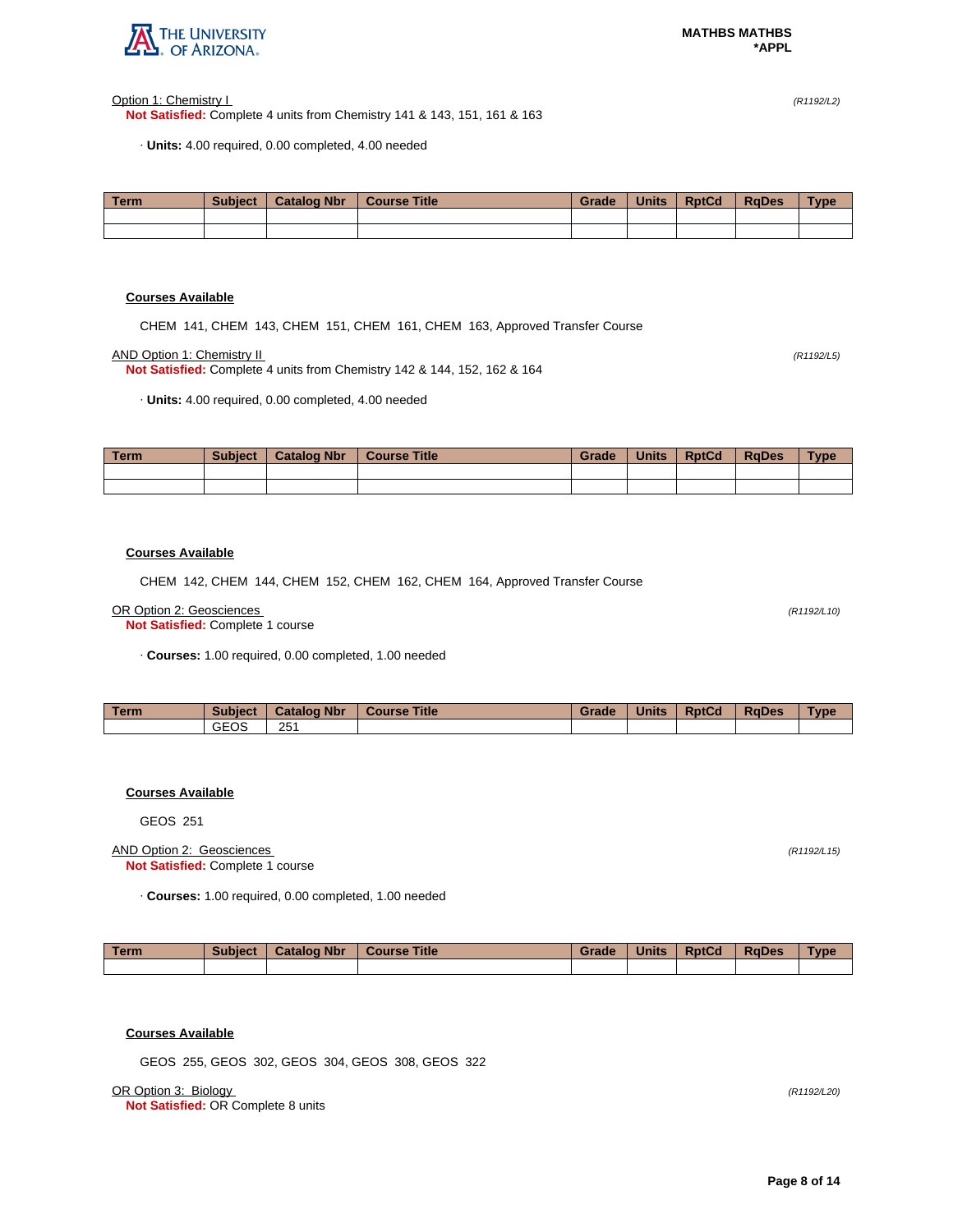

· **Units:** 8.00 required, 0.00 completed, 8.00 needed

| Term | Subiect | Catalog Nbr | Course Title | Grade | Units | <b>RptCd</b> | RaDes | <b>Type</b> |
|------|---------|-------------|--------------|-------|-------|--------------|-------|-------------|
|      |         |             |              |       |       |              |       |             |
|      |         |             |              |       |       |              |       |             |
|      |         |             |              |       |       |              |       |             |

#### **Courses Available**

MCB 181L, MCB 181R, Approved Transfer Course, MCB 184, ECOL 182L, ECOL 182R

OR Option 4: Physiology (R1192/L27)

**Not Satisfied:** Complete 2 courses

· **Courses:** 2.00 required, 0.00 completed, 2.00 needed

| Term. | <b>Subject</b> | <b>Catalog Nbr</b> | <b>Course Title</b> | Grade | <b>Units</b> | <b>RptCd</b> | <b>RaDes</b> | <b>Type</b> |
|-------|----------------|--------------------|---------------------|-------|--------------|--------------|--------------|-------------|
|       | <b>PSIC</b>    | 201                |                     |       |              |              |              |             |
|       | <b>PSIO</b>    | 202                |                     |       |              |              |              |             |

#### **Courses Available**

PSIO 201, PSIO 202

OR Option 5: Introductory Mechanics (R1192/L40)

**Not Satisfied:** OR Complete one course from Physics 141, 161H.

· **Courses:** 1.00 required, 0.00 completed, 1.00 needed

| <b>Term</b> | Subject | <b>Catalog Nbr</b> | <b>Course Title</b> | Grade | <b>Units</b> | <b>RptCd</b> | <b>RaDes</b> | Type |
|-------------|---------|--------------------|---------------------|-------|--------------|--------------|--------------|------|
|             |         |                    |                     |       |              |              |              |      |

# **Courses Available**

PHYS 141, PHYS 161H

AND Option 5:Intro Thermodynamics & Optics or Electricity & Magnetism (R1192/L50) (R1192/L50) **Not Satisfied:** AND Complete 1 course from Physics 142, 241, 162H, 261H.

· **Courses:** 1.00 required, 0.00 completed, 1.00 needed

| Term | <b>Subject</b> | <b>Catalog Nbr</b> | Course Title | Grade | <b>Units</b> | <b>RptCd</b> | <b>RaDes</b> | <b>Type</b> |
|------|----------------|--------------------|--------------|-------|--------------|--------------|--------------|-------------|
|      |                |                    |              |       |              |              |              |             |

**Courses Available**

PHYS 142, PHYS 162H, PHYS 241, PHYS 261H

# **Mathematics Application Courses (R1217)** (R1217)

**Not Satisfied:** Will appear fully satisfied when student has satisfied 6 units of non-math coursework with a prerequisite or corequisite of at least Calculus I (MATH 122B or higher).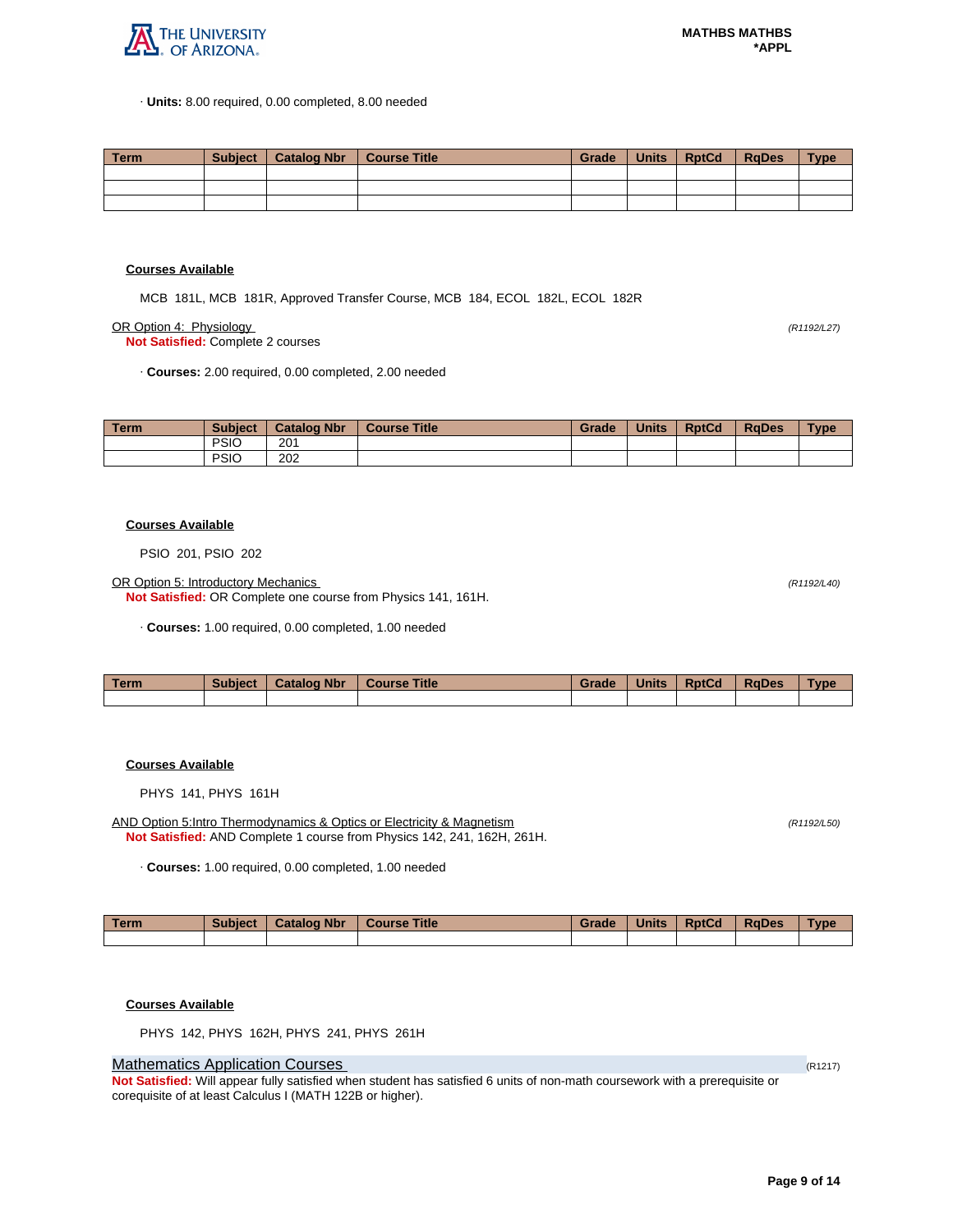

Courses used to fulfill this requirement may also be used to fulfill other requirements.

This requirement does not apply to the Mathematics Education Emphasis.

#### Courses with Calculus Prerequisite (R1217/L10)

**Not Satisfied:** Consult with the advisor to discuss approved courses. Up to 3 units of internship credit (MATH 493) may apply to the application course requirement.

· **Units:** 6.00 required, 0.00 completed, 6.00 needed

| Term | <b>Subject</b> | <b>Catalog Nbr</b> | Course Title | Grade | <b>Units</b> | <b>RptCd</b> | <b>RaDes</b> | <b>Type</b> |
|------|----------------|--------------------|--------------|-------|--------------|--------------|--------------|-------------|
|      |                |                    |              |       |              |              |              |             |
|      |                |                    |              |       |              |              |              |             |

#### **Courses Available**

AREC 304, AREC 464, AREC 479, ASTR 250, ATMO 430, ATMO 436A, ATMO 469A, ATMO 469B, BAT 201, BE 201, BE 284, BE 428, BE 481A, BE 481B, BIOC 462A, BIOC 462B, BIOC 466, BME 214, BME 481B, CE 214, CHEE 201, CHEE 202, CHEE 297, CHEE 481A, CHEE 481B, CHEM 161, CHEM 162, CHEM 325, CHEM 404A, CHEM 480A, CHEM 480B, CHEM 481, CSC 345, CSC 422, CSC 433, CSC 436, CSC 437, CSC 444, CSC 445, CSC 453, CSC 460, CSC 477, CSC 483, CSCV 345, ECE 201R, ECE 404, ECOL 302, ECOL 419, ECOL 447, ECOL 496N, ECON 332, ECON 361, ENGR 211C, ENGR 211E, ENGR 211P, ENGR 265, ENVS 420, ENVS 470, ENVS 479, GEOG 463, GEOS 322, GEOS 356, GEOS 419, GEOS 432, GEOS 434A, GEOS 440, GEOS 469, GEOS 479, HWRS 349A, HWRS 421, HWRS 431, HWRS 460A, HWRS 479, ISTA 421, ISTA 450, MATH 493, MCB 303, MCB 480, MSE 222, MSE 345, MSE 404, MSE 415, OPTI 201R, OPTI 404, OPTI 495B, PHYS 140, PHYS 143, PHYS 240, PHYS 241, PHYS 261H, PSIO 303, PSIO 305, PSIO 472, PTYS 407, RCSC 216, RNR 479, SIE 250, SIE 265, WFSC 444, WFSC 445, WSM 460A, PHYS 142, PHYS 162H, PHYS 141, PHYS 161H

| Mathematics Supporting Computer Science                                                             | (R15810) |
|-----------------------------------------------------------------------------------------------------|----------|
| <b>Satisfied:</b> Will appear fully satisfied when student satisfies Computer Science requirements. |          |

Computer Science (R15810/L10)

**Not Satisfied:** Complete 1 course. Consult your advisor for a list of alternative programming courses.

Courses used to fulfill this requirement may also be used to fulfill other requirements.

· **Courses:** 1.00 required, 0.00 completed, 1.00 needed

| Term. | <b>Subject</b> | <b>Catalog Nbr</b> | <b>Course Title</b> | Grade | <b>Units</b> | <b>RptCd</b> | <b>RaDes</b> | Type |
|-------|----------------|--------------------|---------------------|-------|--------------|--------------|--------------|------|
|       |                |                    |                     |       |              |              |              |      |

### **Courses Available**

CSC 110, CSC 120, CSC 250, ISTA 130

# Math Major Core Requirements (R1173) (R1173)

**Not Satisfied:** Will appear fully satisfied when student satisfies Calculus I and other Core Courses.

 $\text{Calculus } I$  (R1173/L10)

**Not Satisfied:** Complete 1 course

· **Courses:** 1.00 required, 0.00 completed, 1.00 needed

| Term | <b>Subject</b> | <b>Catalog Nbr</b> | <b>Course Title</b> | Grade | <b>Units</b> | <b>RptCd</b> | RaDes | <b>Type</b> |
|------|----------------|--------------------|---------------------|-------|--------------|--------------|-------|-------------|
|      |                |                    |                     |       |              |              |       |             |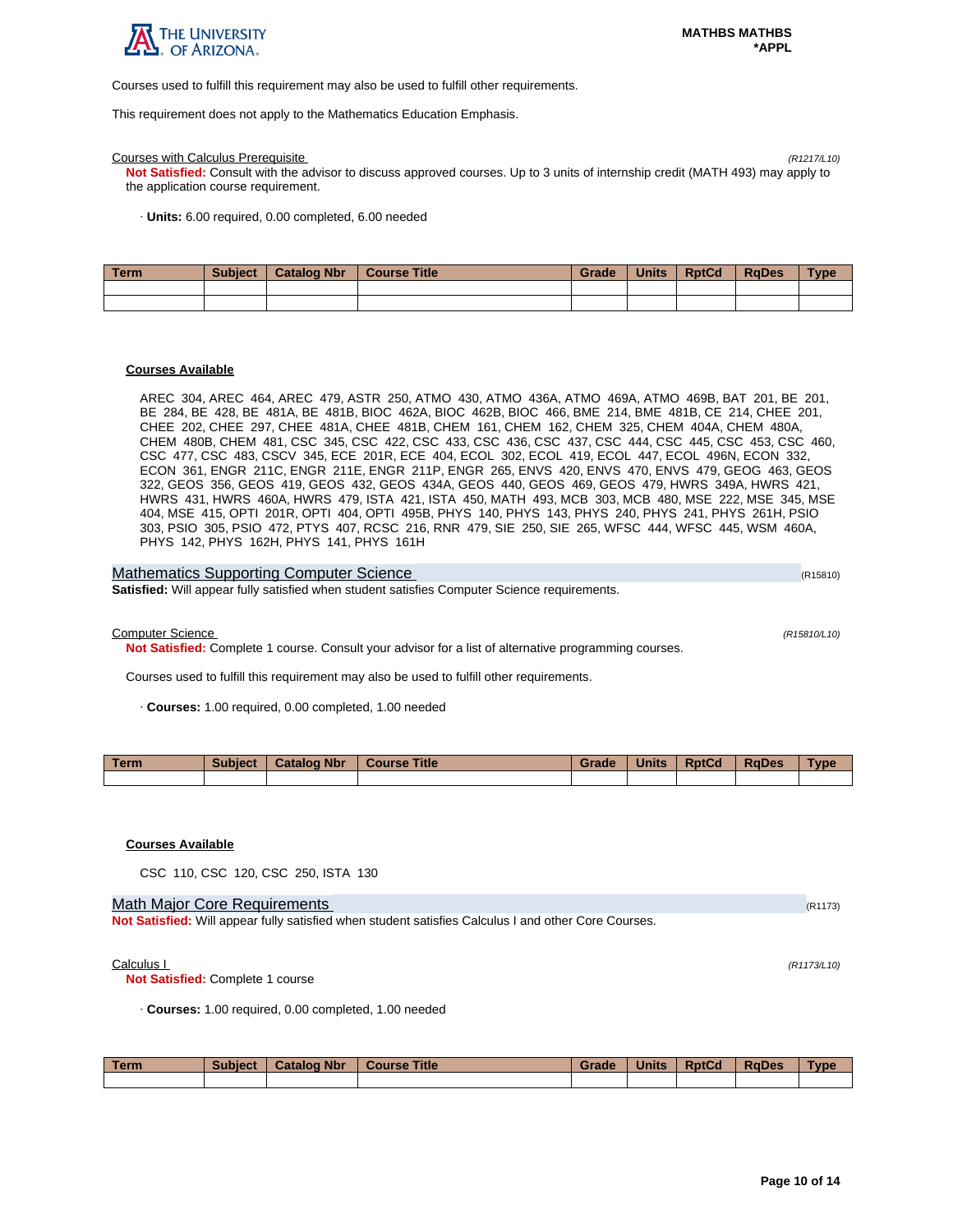

MATH 122B, MATH 125

Core Courses (R1173/L50) **Not Satisfied:** Complete 5 courses. Credit allowed for only one course in each pair: MATH 313 or MATV 313, MATH 323 or MATV 323, MATH 355 or MATV 355. MATV courses are only available to UA South students.

· **Courses:** 5.00 required, 0.00 completed, 5.00 needed

| Term | Subject   Catalog Nbr   Course Title | Grade | Units   RptCd   RgDes | <b>Type</b> |
|------|--------------------------------------|-------|-----------------------|-------------|
|      |                                      |       |                       |             |
|      |                                      |       |                       |             |
|      |                                      |       |                       |             |
|      |                                      |       |                       |             |
|      |                                      |       |                       |             |

# **Courses Available**

MATH 129, MATH 223, MATH 313, MATH 323, MATH 355, MATV 313, MATV 323, MATV 355

# **Emphasis in Applied Mathematics** (RG17553) **(RG17553)**

**Not Satisfied:** Will appear fully satisfied when student satisfies Applied Emphasis course requirements, Graduation Requirements, and declares a minor.

Equivalent MATV courses may be available through UA South. For approved courses consult with your advisor.

# Applied Emphasis Options (R16646)

**Not Satisfied:** Will appear fully satisfied when student satisfies Option 1, 2, OR 3.

Option 1: Differential Equations (R16646/L20)

**Not Satisfied:** Complete Math 454 and 456

· **Courses:** 2.00 required, 0.00 completed, 2.00 needed

| Term. | <b>Subject</b> | <b>Catalog Nbr</b> | <b>Course Title</b> | Grade | <b>Units</b> | <b>RptCd</b> | <b>RaDes</b> | Type |
|-------|----------------|--------------------|---------------------|-------|--------------|--------------|--------------|------|
|       | MATH           | 454                |                     |       |              |              |              |      |
|       | MATH           | 456                |                     |       |              |              |              |      |

## **Courses Available**

MATH 454, MATH 456

OR Option 2: Probability and Statistics (R16646/L30) **Not Satisfied:** OR Complete Math 464 and 466

· **Courses:** 2.00 required, 0.00 completed, 2.00 needed

| l Term | <b>Subject</b> | <b>Catalog Nbr</b> | <b>Course Title</b> | Grade | <b>Units</b> | <b>RptCd</b> | <b>RaDes</b> | <b>Type</b> |
|--------|----------------|--------------------|---------------------|-------|--------------|--------------|--------------|-------------|
|        | MATH           | 464                |                     |       |              |              |              |             |
|        | MATH           | 466                |                     |       |              |              |              |             |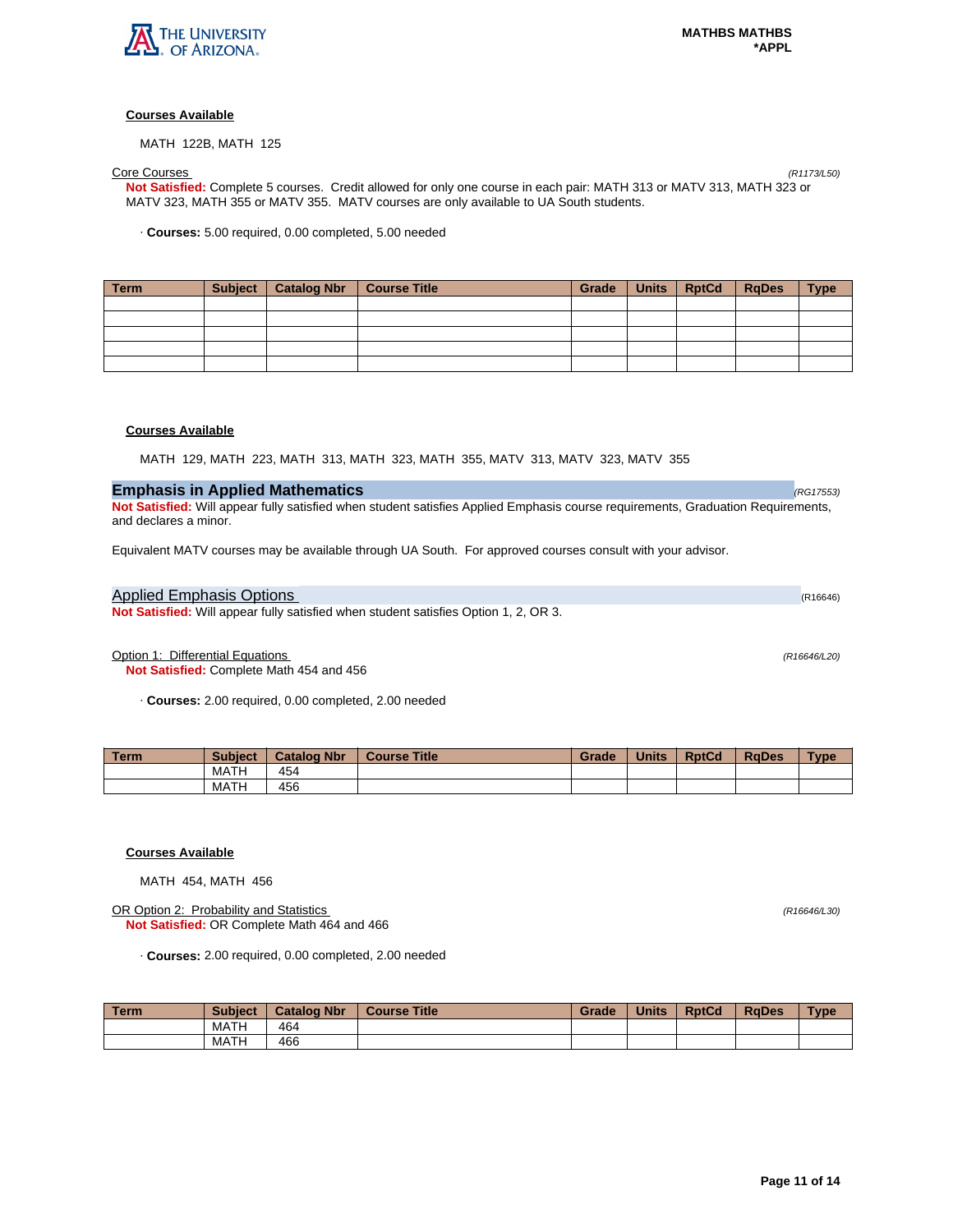

MATH 464, MATH 466

OR Option 3: Numerical Analysis (R16646/L40)

**Not Satisfied:** OR Complete Math 475A and one course from the list below

· **Courses:** 1.00 required, 0.00 completed, 1.00 needed

| Геrm | <b>Subject</b> | <b>Catalog Nbr</b> | <b>Title</b><br><b>Course</b> | Grade | <b>Units</b> | <b>RptCd</b> | <b>RaDes</b> | <b>Type</b> |
|------|----------------|--------------------|-------------------------------|-------|--------------|--------------|--------------|-------------|
|      | MATH           | 475A               |                               |       |              |              |              |             |

# **Courses Available**

MATH 475A

AND Option 3: Courses to Pair With Numerical Analysis (R16646/L50) (R16646/L50) **Not Satisfied:** Complete MATH 475A and one course from MATH 413, 424, 443, 445, 447, 454, 456, 464, 475B

· **Courses:** 1.00 required, 0.00 completed, 1.00 needed

| <b>Term</b> | <b>Subject</b> | <b>Catalog Nbr</b> | Title<br><b>Course</b> | Grade | <b>Units</b> | <b>RptCd</b> | <b>RaDes</b> | <b>Type</b> |
|-------------|----------------|--------------------|------------------------|-------|--------------|--------------|--------------|-------------|
|             |                |                    |                        |       |              |              |              |             |

## **Courses Available**

MATH 413, MATH 424, MATH 443, MATH 445, MATH 447, MATH 454, MATH 456, MATH 464, MATH 475B

# Applied Emphasis Requirements (R1180)

**Not Satisfied:** Will appear fully satisfied when student satisfies the Required Applied Modeling course, the Applied required courses, and one advisor approved course.

Required Applied Math Modeling Course (R1180/L10) (R1180/L10)

**Not Satisfied:** Complete 1 course.

· **Courses:** 1.00 required, 0.00 completed, 1.00 needed

| Term | <b>Subject</b> | <b>Catalog Nbr</b> | <b>Course Title</b> | Grade | <b>Units</b> | <b>RptCd</b> | <b>RaDes</b> | <b>Type</b> |
|------|----------------|--------------------|---------------------|-------|--------------|--------------|--------------|-------------|
|      |                |                    |                     |       |              |              |              |             |

# **Courses Available**

MATH 481, MATH 485

Applied Required Course (R1180/L15)

**Not Satisfied:** Complete 1 course.

· **Courses:** 1.00 required, 0.00 completed, 1.00 needed

| Term | <b>Subject</b> | <b>Catalog Nbr</b> | <b>Course Title</b> | Grade | <b>Units</b> | <b>RptCd</b> | <b>RaDes</b> | <b>Type</b> |
|------|----------------|--------------------|---------------------|-------|--------------|--------------|--------------|-------------|
|      | MATH           | 422                |                     |       |              |              |              |             |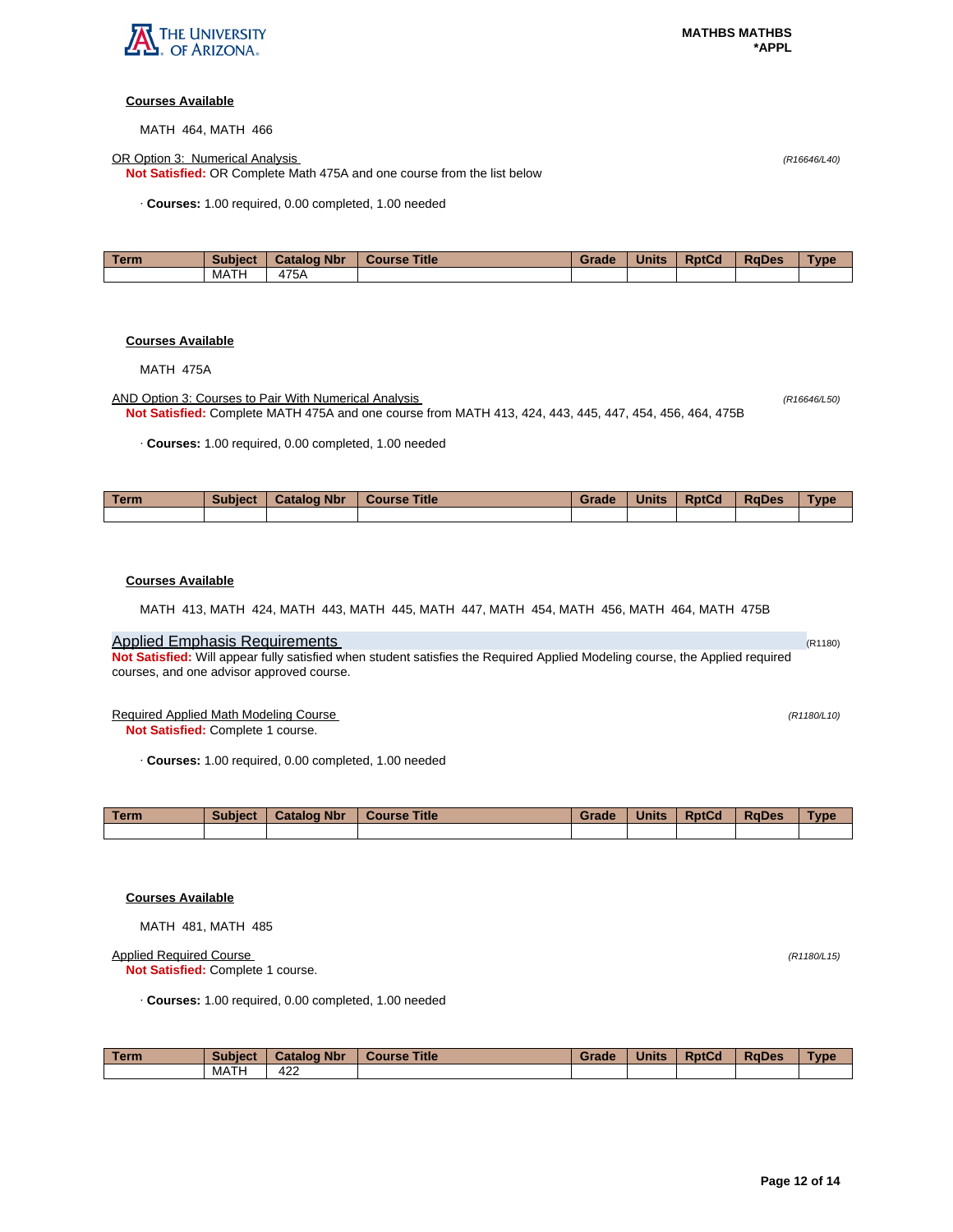

MATH 422

Additional Course (R1180/L50) **Not Satisfied:** Complete one 400-level MATH course in consultation with your math faculty advisor. You may choose from the pre-approved list. If you prefer to select another course, you may do so ONLY if approved by your math faculty advisor.

· **Units:** 3.00 required, 0.00 completed, 3.00 needed

| <b>Term</b> | <b>Subject</b> | <b>Catalog Nbr</b> | <b>Course Title</b> | Grade | <b>Units</b> | <b>RptCd</b> | <b>RaDes</b> | Type |
|-------------|----------------|--------------------|---------------------|-------|--------------|--------------|--------------|------|
|             |                |                    |                     |       |              |              |              |      |

#### **Courses Available**

DATA 468, MATH 413, MATH 424, MATH 454, MATH 456, MATH 464, MATH 468, MATH 475A, MATH 488

#### Major 400-level Upper Division (R1180/L60) (And The Upper Division of The Upper State of The Upper Division (R

**Not Satisfied:** A minimum of 15 units of 400-level upper-division major coursework must be completed.

· **Units:** 15.00 required, 0.00 completed, 15.00 needed

| Term | Subject   Catalog Nbr | <b>Course Title</b> | Grade | Units RptCd | $ $ RgDes | <b>Type</b> |
|------|-----------------------|---------------------|-------|-------------|-----------|-------------|
|      |                       |                     |       |             |           |             |
|      |                       |                     |       |             |           |             |
|      |                       |                     |       |             |           |             |
|      |                       |                     |       |             |           |             |
|      |                       |                     |       |             |           |             |

#### Applied Emphasis Graduation Requirements (R1181) Applied Emphasis Graduation Requirements

**Not Satisfied:** Will appear fully satisfied when student satisfies Mid Career Writing Assessment, Major GPA, Residency requirement, and Major Upper Division unit requirement.

#### Mid Career Writing Assessment (R1181/L3)

**Not Satisfied:** Complete 2nd semester English Composition with a B grade or higher. Students who do not earn a grade of B or higher in 2nd semester English Composition must also satisfy a college or department writing requirement. Consult your major advisor if you do not earn a grade of B or higher in 2nd semester English Composition.

· **Courses:** 1.00 required, 0.00 completed, 1.00 needed

| Term | <b>Subject</b> | <b>Catalog Nbr</b> | <b>Course Title</b> | Grade | <b>Units</b> | <b>RptCd</b> | <b>RaDes</b> | <b>Type</b> |
|------|----------------|--------------------|---------------------|-------|--------------|--------------|--------------|-------------|
|      |                |                    |                     |       |              |              |              |             |

Major GPA (R1181/L10)

**Satisfied:** A minimum 2.0 GPA is required in the major coursework.

· **GPA:** 2.000 required, 0.000 completed

**Not Satisfied:** A minimum of 34 units must be completed in the major.

· **Units:** 34.00 required, 0.00 completed, 34.00 needed